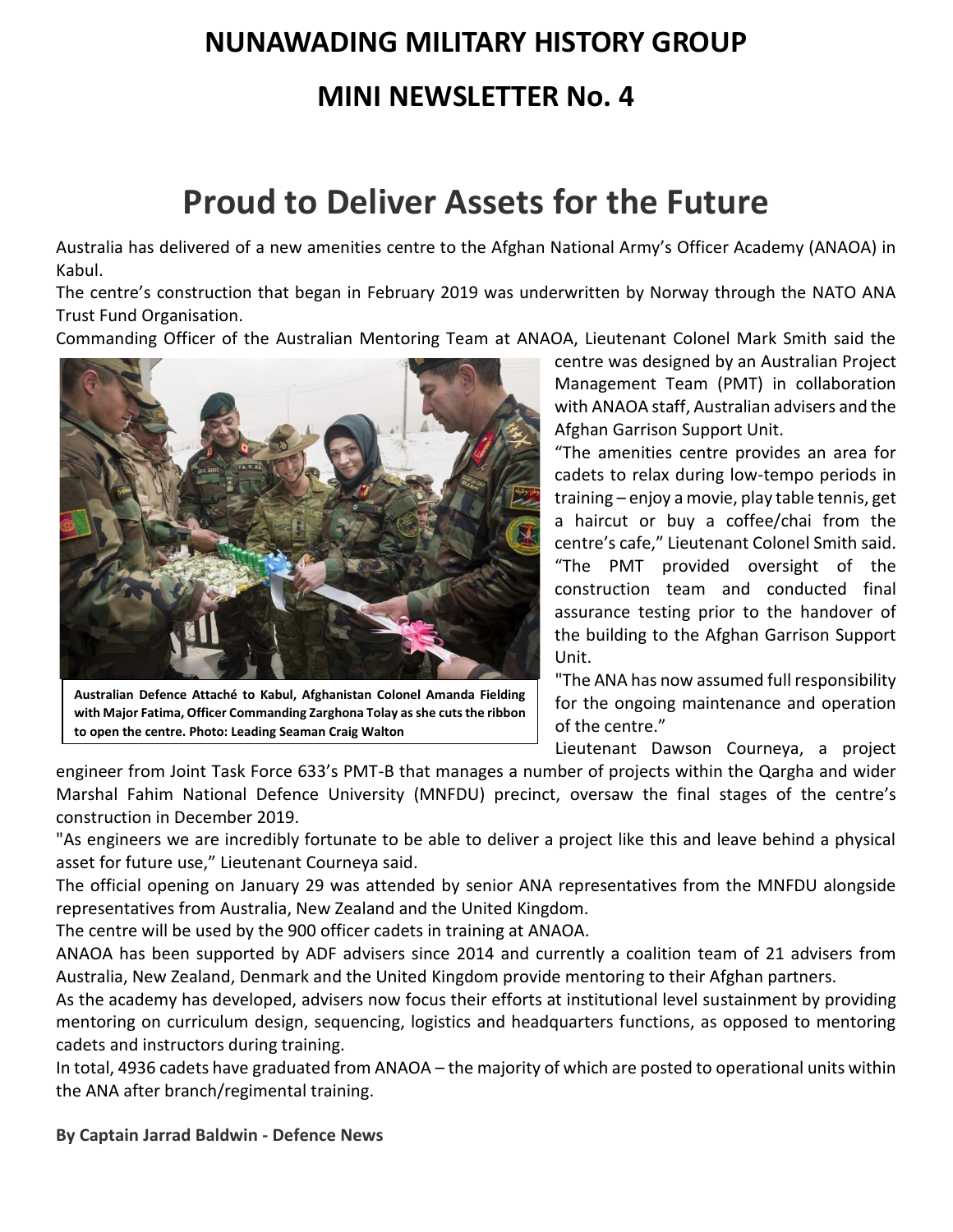## **In World War I, British Biplanes Had Wireless Phones in the Cockpit**

#### **Pilots on reconnaissance missions could immediately call in their findings**

#### **By [Allison Marsh](https://spectrum.ieee.org/author/allison-marsh)**

**As soon as the first humans** went up in hot air balloons in the late 1700s, military strategists saw the tantalizing possibilities of aerial reconnaissance. Imagine being able to spot enemy movements and artillery from on high even better if you could instantly communicate those findings to colleagues on the ground. But the technology of the day didn't offer an elegant way to do that.

By the early 20th century, all of the necessary elements were in place to finally make aerial reconnaissance a reality: the telegraph, the telephone, and the airplane. The challenge was bringing them together. Wireless enthusiasts faced reluctant government bureaucrats, who were parsimonious in funding an unproven



**Photo: Science Museum/SSPL/Getty Images Marconi engineers serving in the British Royal Flying Corps developed this aerial telephony set.**

technology.

#### **Wireless Telegraphy Provided Vital Intel During World War I Battles**

One early attempt involved wireless telegraphy—sending telegraph signals by radio. Its main drawback was size. The battery pack and transmitter weighed up to [45 kilograms](http://marconiheritage.org/ww1-air.html) and took up an entire seat on a plane, sometimes overflowing into the pilot's area. The wire antenna trailed behind the plane and had to be reeled in before landing. There was no room for a dedicated radio operator, and so the pilot would have to do everything: observe the enemy, consult the map, and tap out coordinates in Morse code, all while flying the plane under enemy fire.

Despite the complicated setup, some pioneers managed to make it work. In 1911, First Lieutenant Benjamin D. Foulois, pilot of the U.S. Army's sole airplane, [flew along the Mexican border](https://history.army.mil/books/30-17/S_4.htm) and reported to Signal Corps stations on the ground by Morse code. Three years later, under the auspices of the British Royal Flying Corps (RFC), Lieutenants Donald Lewis and Baron James tried out air-to-air radiotelegraphy by flying 16 kilometers apart, communicating by Morse code as they flew.

It didn't take long for the RFC's wireless system to see its first real

action. England entered World War I on 4 August 1914. On 6 September while flying during the first Battle of the Marne in France, Lewis spotted a 50-km gap in the enemy line. He sent a wireless message reporting what he saw, and British and French troops charged the gap. It was the first time that a wireless message sent from a British plane was received and acted upon. British army commanders became instant evangelists for wireless, demanding more equipment and training for both pilots and ground support.

From then on, the RFC, which had formed in 1912 under [Captain Herbert Musgrave,](https://spartacus-educational.com/FWWmusgrave.htm) grew quickly. Initially, Musgrave had been tasked with investigating a laundry list of war-related activities—ballooning, kiting, photography, meteorology, bomb-dropping, musketry, and communication. He decided to focus on the last. At the start of the war, the RFC took over the Experimental Marconi Station at Brooklands Aerodrome in Surrey, southwest of London.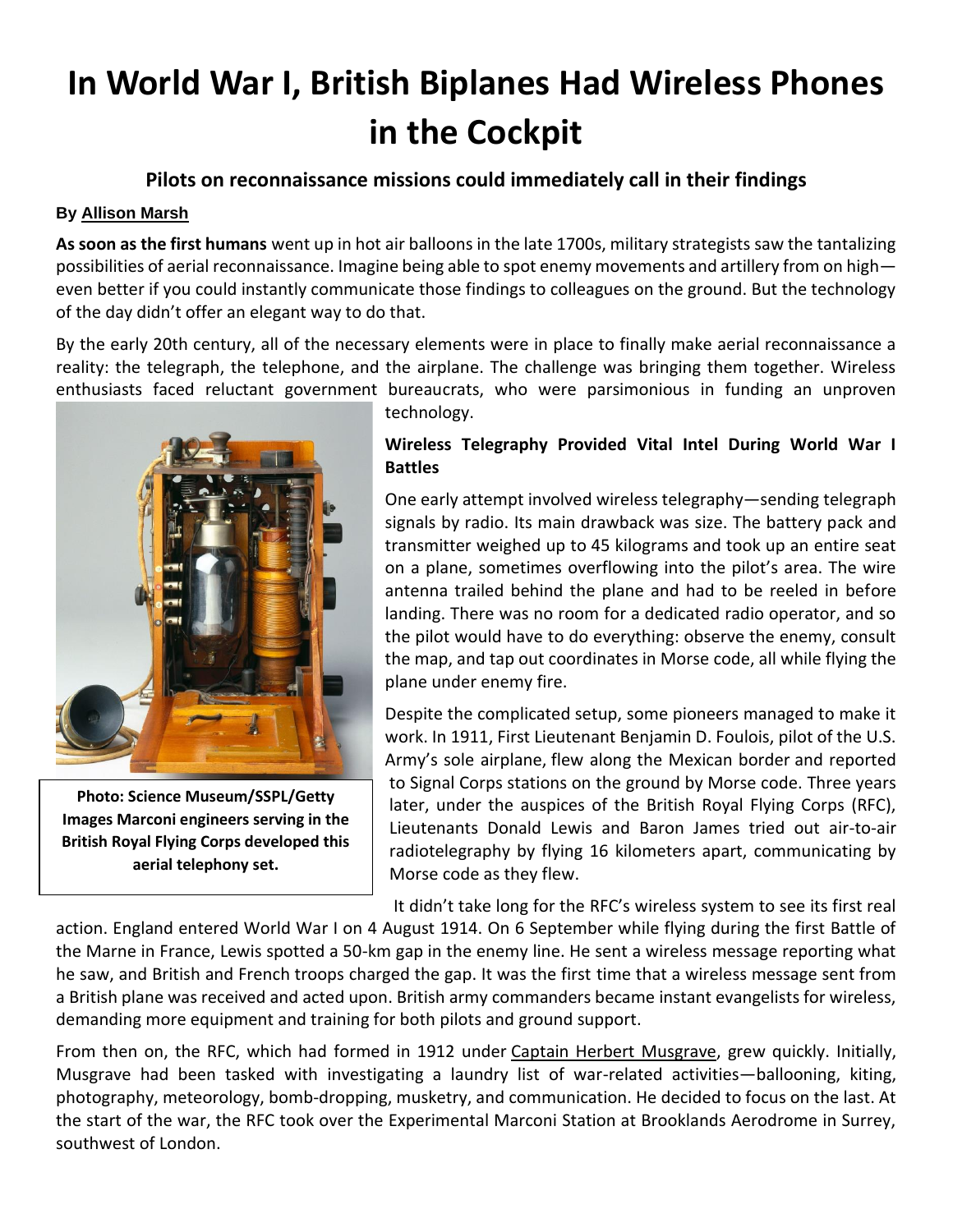Brooklands had been the site of the first powered flight in England, in 1909, even though it wasn't an ideal spot for an airfield. The runway sat in the middle of a motor racetrack, high-tension cables surrounded the field on three sides, and two 30-meter-tall brick chimneys stood to the east.

At first, reconnaissance pilots reported on the effectiveness of artillery firings by giving directional instructions. "About 50 yards short and to the right" was one message that Lewis sent at Marne. That's a fairly long string for a pilot to tap out in Morse code. By October 1914, the British had developed maps with grid references, which meant that with just a few letters and numbers, such as "A5 B3," you could indicate direction and distance. Even with that simplification, however, using radiotelegraphy was still cumbersome.



**A British biplane on a reconnaissance mission flies over enemy lines in France during World War I. Photo: National Library of Scotland**

#### **Voice Calls From the Cockpit Relied on Good Microphones**

Direct voice communication via wireless telephony was a better solution—except that the open cockpit of a biplane wasn't exactly conducive to easy conversation. Intense noise, vibration, and often-violent air disturbances drowned out voices. The muscles of the face had trouble retaining their shape under varying wind pressure. Pilots had difficulty being understood by crewmen sitting just a few centimeters away, never mind being heard through a microphone over a radio that had to distinguish voice from background noise.

In the spring of 1915, Charles Edmond Prince was sent to Brooklands to lead the development of a two-way voice system for aircraft. Prince had worked as an engineer for the Marconi Co. since 1907, and he and his team, many of whom also came from Marconi, soon got an air-to-ground system up and running.

Prince's system was not at all like a modern cellphone, nor even

like the telephones of the time. Although the pilot could talk to the ground station, the ground operator replied in Morse code. It took another year to develop ground-to-air and machine-to-machine wireless telephony.

Prince's group experimented with a variety of microphones. Eventually they settled on an older Hunnings Cone microphone that had a thick diaphragm. Through trial and error, they learned the importance of testing the microphone outside the laboratory and under typical flight conditions. They found it almost impossible to predict how a particular microphone would work in the air based solely on its behavior on the ground. As Prince later wrote about the Hunnings Cone, "it appeared curiously dead and ineffective on the ground, but seemed to take on a new sprightliness in the air."

The diaphragm's material was also important. The team tested carbon, steel, ebonite, celluloid, aluminum, and mica. Mica was the ultimate winner because its natural frequency was the least affected by engine noise. (Prince published his findings after the war, in a 1920 journal of the Institution of Electrical Engineers (IEE). If you have a subscription to [IEEE Xplore](https://ieeexplore.ieee.org/Xplore/home.jsp), you can read Prince's paper [here](https://ieeexplore.ieee.org/stamp/stamp.jsp?tp=&arnumber=5312527) [PDF].)

Prince was an early proponent of vacuum tubes, and so his radio relied on tubes rather than crystals. But the tubes his team initially used were incredibly problematic and unreliable, and the team worked through several different models. After [Captain H.J. Round](https://en.wikipedia.org/wiki/H._J._Round) of the Marconi Co. joined Prince's group, he designed vacuum tubes specifically for airborne applications.

During the summer of 1915, Prince's group successfully tested the first air-to-ground voice communication using an aircraft radio telephony transmitter. Shortly thereafter, Captain J.M. Furnival, one of Prince's assistants, established the Wireless Training School at Brooklands. Every week 36 fighter pilots passed through to learn how to use the wireless apparatus and the art of proper articulation in the air. The school also trained officers how to maintain the equipment.